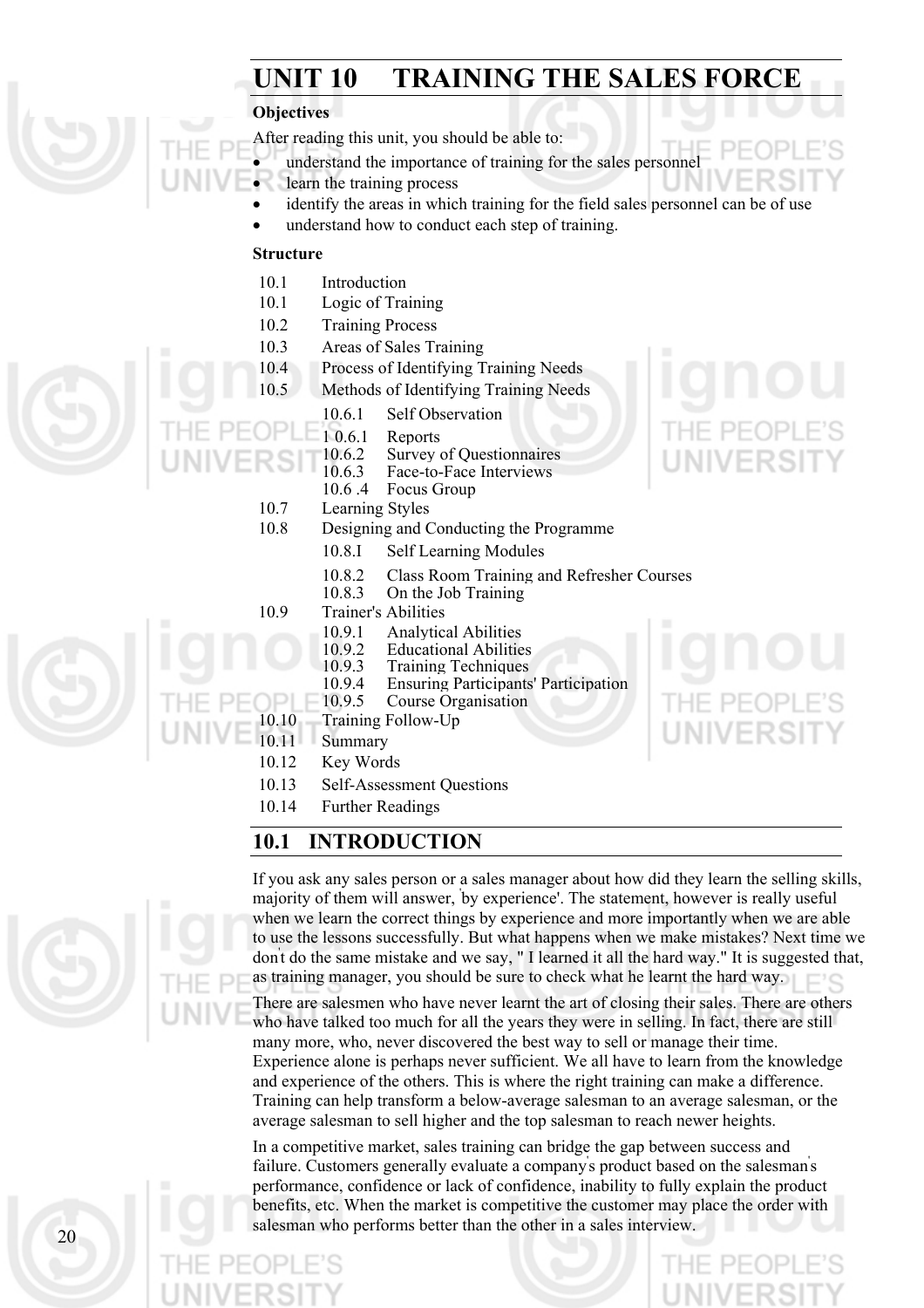## **10.2 LOGIC OF TRAINING**

It must be clearly understand that a training programme is just a small portion of the total learning experience of any participant. Before any participant attends a training programme, the trainer must identify specific area of knowledge, skills, or attitude in the participant that needs to be improved. (A detailed account on these points is given in 10.5). After the training programme, it is expected that the participants have gained the required knowledge, skills or attitudinal change.

| Before the Training   Training   After the Training |  |  |  | $\rightarrow$ Total Value of<br>Training |  |
|-----------------------------------------------------|--|--|--|------------------------------------------|--|
|-----------------------------------------------------|--|--|--|------------------------------------------|--|

However, the more important part is when the participant uses this new knowledge, skills and attitude at his work place to get better results, than he was getting prior to training. These results will benefit the organization and will add more value to the organization. Thus to consider the total value of any training, it is important to consider the sequence of training activity in its totality, i.e., before the training, the training event and after the training.

#### **10.3 TRAINING PROCESS**

Training can be defined as learning to change the performance of people, doing certain tasks. From this definition we observe that training revolves around helping people to learn so as to improve their performance. The training process can be broken down into four major steps, for easy understanding. These steps are, identifying training need ,designing the programme, conducting the programme, training follow up. Apart from the above distinctive steps, a trainer must have knowledge about adult learning styles, so that the programme can be tailored as per requirements. Diagrammatically, the training process can be represented in the following manner:

Identifying Performance Opportunity Or Problem Identifying **Training Needs** What Knowledge and Skills are Required Developing Training Resources Assembling Training Materials Conducting the Programme Reviewing and Feedback

21

Training the Sales Forces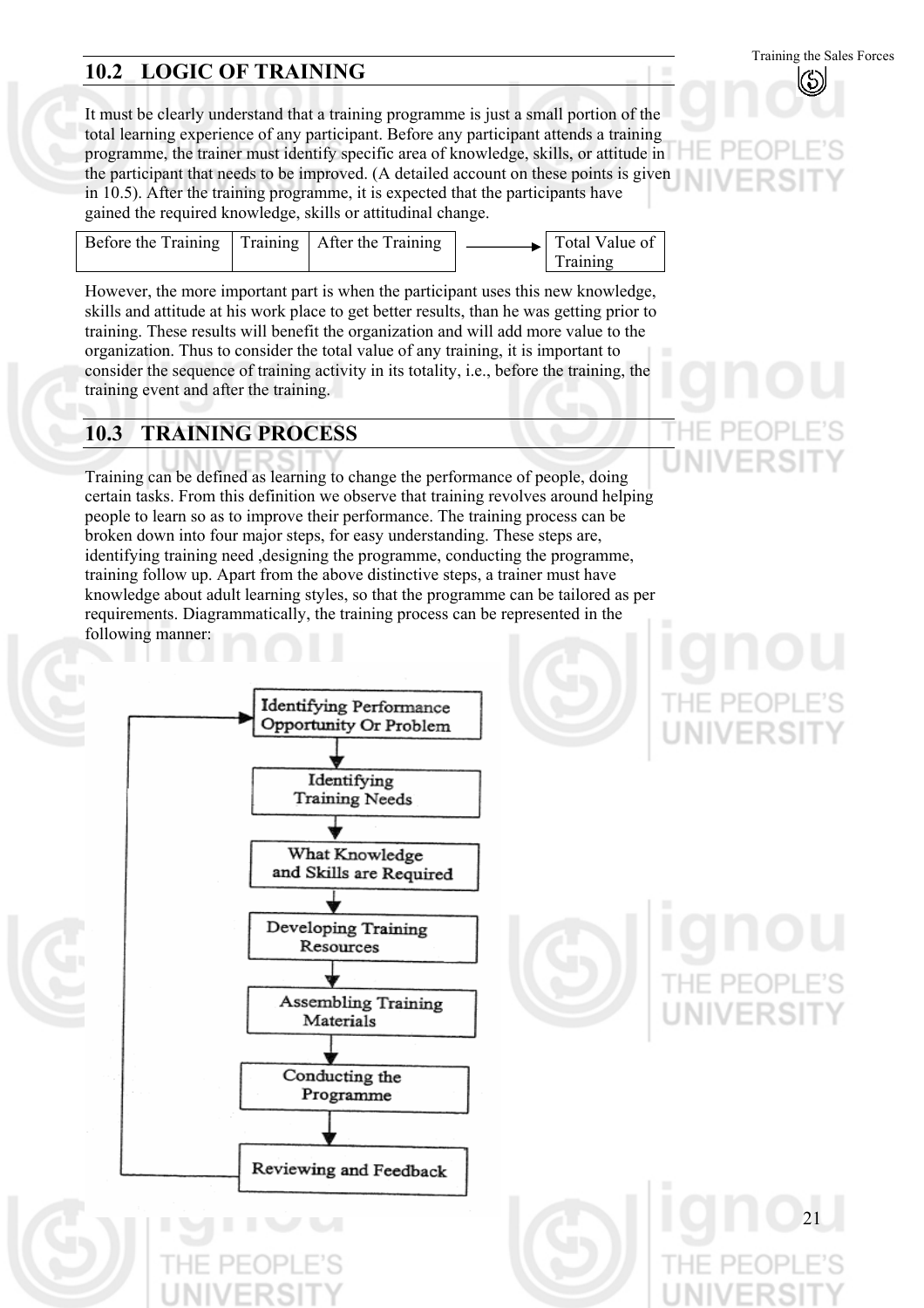#### **10.4 AREAS OF SALES T NING**

The purpose of a sales training programme is to impart training in the following broad areas mentioned below:

Company's knowledge - nature of industry to which the organisation is related. The organisational place in its industry and industrial practices •

- Product knowledge and applications
- Sales techniques - the selling process, negotiation skills, sales presentation, handling complaints, post sales follow-ups, etc.
- Reporting systems"

Depending upon the contents of training programme the training methods or technique are selected. These methods are discussed under item 9.8, in this unit.

# **10.5 PROCESS OF IDENTIFYING T IMNG NEEDS**

A training need can be defined as a gap between the desired level and the actual level of knowledge, skills or performance that can be. bridged by training. The starting point for organising and conducting an effective training programme for the salesmen is the careful and precise identification of training needs. Well intentioned, but general sales training may not yield good results. To the salesmen it may not appear to be tailored to their needs, or it failed to take account of the special selling situations they generally face.

Thus it is very important to perceive and identify the individual's training needs and then decide about the objectives and contents of the training programme. The identification the sales training needs is a rational undertaking and it has to be done in proper sequence, which are as follows:

The first step in the identification of the training needs is to define the jobs, to be done, the specific tasks involved and the performance standards required .This involves writing of the jobs description.

Secondly, specifying what knowledge, skills and attitudes are needed to achieve the standards set for the job. Based on the job description, a training needs analysis can be done setting out the knowledge, skills and attitudes, Some examples of such an exercise are given below :

#### **JOB DESCRIPTION/TASK/KNOWLEDGE SKILLS/ATTITUDES ANALYSIS**

#### Job description : Keep Technically and Commercially Up-to-date

| Task                                  | Knowledge                           | <b>Skills</b>                       | <b>Attitudes</b>               |
|---------------------------------------|-------------------------------------|-------------------------------------|--------------------------------|
| (a) Read Journals                     | What knowledge<br>and skills are    | Ability to: self<br>train, learn,   | Training is not a<br>classroom |
| Attend relevant<br>(b)<br>Meeting and | needed as defined<br>by the job and | interpret and<br>apply, information | operation. Good                |
| events                                | the company.                        | and use initiative                  | training is self-<br>inspired  |
| Assess own                            |                                     |                                     | continuous and                 |
| training needs                        |                                     |                                     | accumulative                   |
| with manager                          |                                     |                                     |                                |
| on a continuous<br>basis              |                                     |                                     |                                |



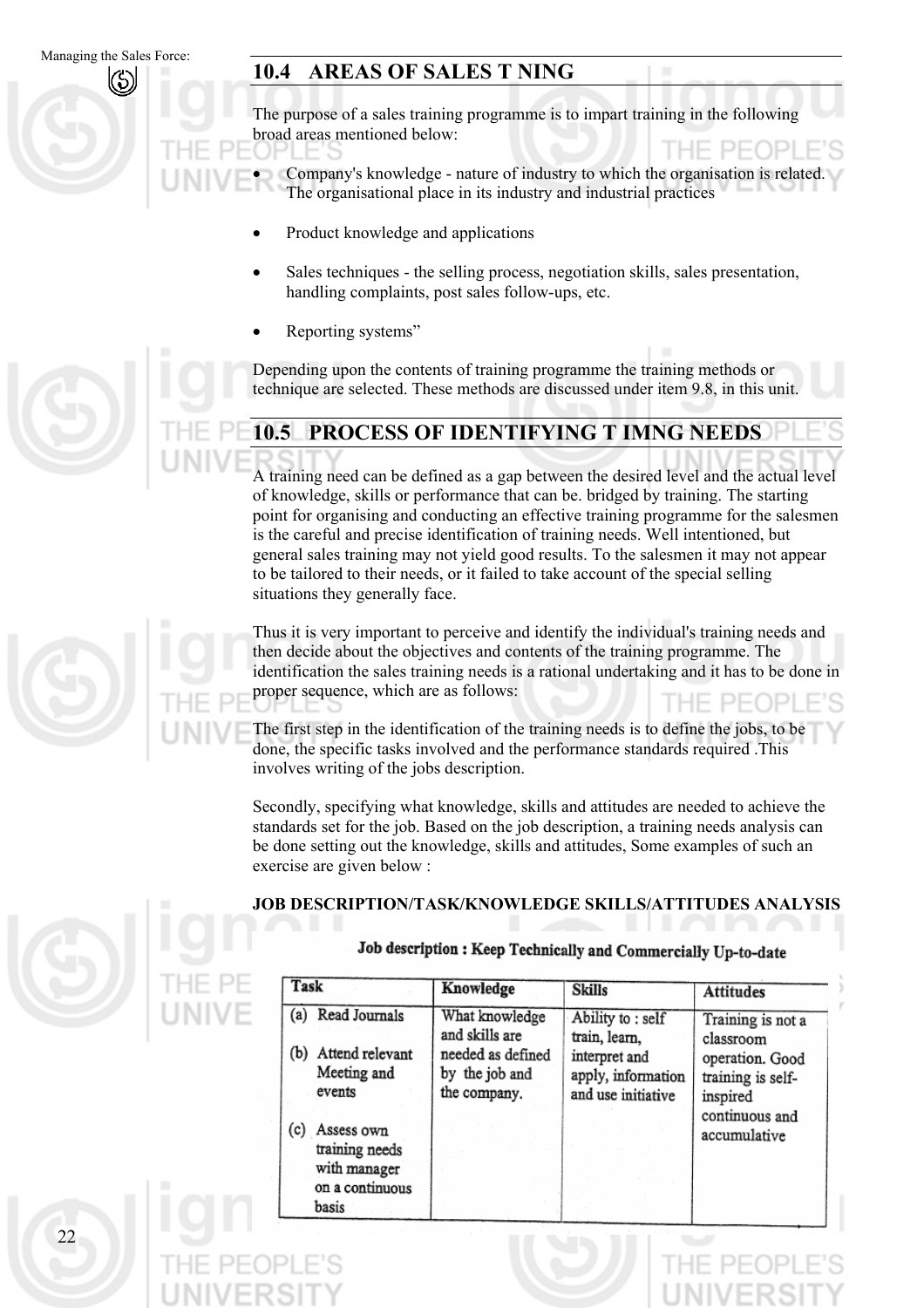Training the Sales Forces  $\mathbb{S}$ 

='S

)P

#### Job Description : Liase with Companies and Organisations

| Task |                                                 | Knowledge                                              | <b>Skills</b>                                                      | <b>Attitudes</b>                                         |
|------|-------------------------------------------------|--------------------------------------------------------|--------------------------------------------------------------------|----------------------------------------------------------|
| (a)  | Make contact<br>with<br>Representatives         | Who they are<br>Where they<br>operate<br>Who they know | Establish mutual<br>respect,<br>Sell one self,<br>Establish mutual | We all need all<br>the extra<br>'salesmen' we can<br>get |
| (b)  | Maintain contact<br>mutual<br>for<br>advantages | Who knows them                                         | benefits                                                           |                                                          |

#### Job Description : Sales Planning

| Task                           | Knowledge                                                                                                                                                   | <b>Skills</b>                                                                                                                            | <b>Attitudes</b>                                                                                                       |
|--------------------------------|-------------------------------------------------------------------------------------------------------------------------------------------------------------|------------------------------------------------------------------------------------------------------------------------------------------|------------------------------------------------------------------------------------------------------------------------|
| Identify target<br>(a)         | Number of unit<br>sizes<br>Location<br>Present<br>situation/usage<br>Future needs<br>Finance                                                                | Ability to select<br>priorities, good<br>administration                                                                                  | Time, effort and<br>thought given to<br>planning make the<br>whole job easier,<br>more enjoyable<br>and more effective |
| Draw up action<br>(b)<br>plans | Company<br>activities<br>Competitor<br>activities<br>Distributor<br>involvement<br>timing<br>Management<br>assistance<br>available<br>Own time<br>available | Good<br>communication<br>with managers<br>and distributors<br>Ability to set<br>realistic<br>objectives in a<br>reasonable time<br>scale | An agreed plan of<br>action makes<br>success more<br>likely                                                            |
| (c) Plan with<br>distributors  | Distributor<br>coverage<br>Distributors<br>representatives<br>Credit problems<br>Distributor needs                                                          | Motivation of<br>distributor<br>representatives                                                                                          | Liaison is<br>essential for<br>success                                                                                 |

#### Job Description : Make Effective Sales Contract

| Task              | Knowledge          | <b>Skills</b>       | Attitudes       |
|-------------------|--------------------|---------------------|-----------------|
| (a) Plan journeys | Geography          | Ability to assess   | Time and effort |
|                   | Market             | timing of           | saved, makes    |
|                   | days/events        | individual calls    | work easier,    |
|                   | Whether            | Ability to plan     | enjoyable and   |
|                   | appointments       | journeys            | effective       |
|                   | are needed         | economically        |                 |
| (b) Plan calls    | Customer needs     | Ability to identify |                 |
|                   | products available | customer needs      |                 |
|                   | Distributor        | Communication       |                 |
|                   | involvement        | with distributors   |                 |
|                   | Customer attitude  |                     |                 |

# **HE PEOPLE'S JNIVERSIT** Υ

HE PE

**JNIVERSI** 

# **HE PEOPLE'S JNIVERSIT**

**HE PEOPLE'S JNIVERSIT**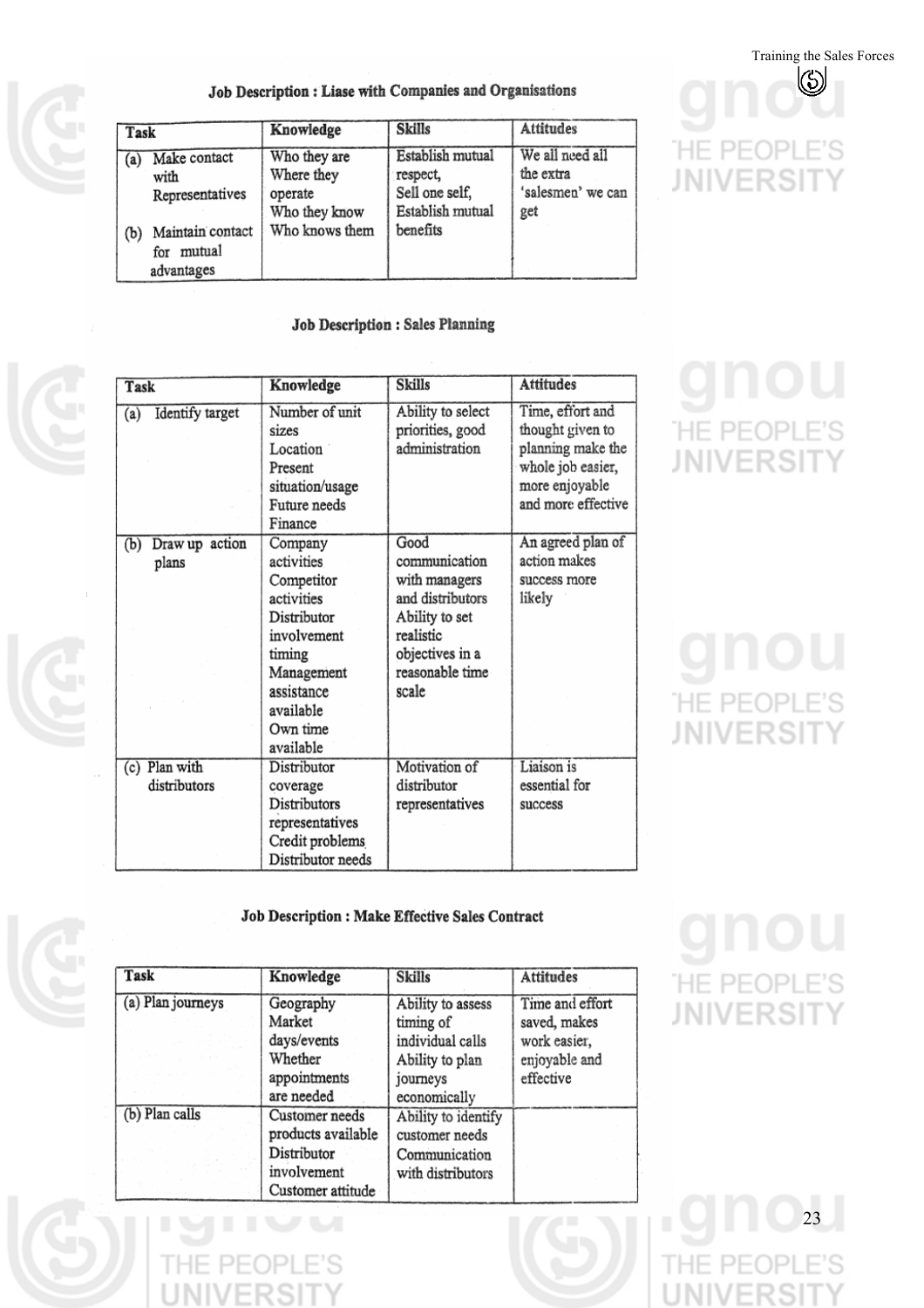

**ign** 

| (c) Make effective<br>sales presentations   | Products and<br>system knowledge<br>Economics<br>Customer needs<br>Selling<br>techniques/negoti<br>ation<br>Sales benefit<br>Nature of<br>objectives<br>Alternative<br>methods of<br>closing | How to open an<br>interview<br>How to create<br>interest<br>How to present<br>benefits<br>how to overcome<br>objections<br>Negotiation<br>How to close<br>positively | Professional<br>selling is essential<br>in a competitive<br>market |
|---------------------------------------------|----------------------------------------------------------------------------------------------------------------------------------------------------------------------------------------------|----------------------------------------------------------------------------------------------------------------------------------------------------------------------|--------------------------------------------------------------------|
| (d) Involve<br>management when<br>necessary | Own limitations<br>of authority<br>Customer needs<br>Price limitations                                                                                                                       | Communication<br>with management<br>and distributors                                                                                                                 | A team works<br>better than a<br>collection of<br>individual       |

#### Job Description : Motivate and Train Distributors

| Task                                                                           | Knowledge                                                                                                                                                  | <b>Skills</b>                                                                                                                                         | <b>Attitudes</b>                                                                                                           |
|--------------------------------------------------------------------------------|------------------------------------------------------------------------------------------------------------------------------------------------------------|-------------------------------------------------------------------------------------------------------------------------------------------------------|----------------------------------------------------------------------------------------------------------------------------|
| Identify needs<br>(a)<br>for each<br>distributor and<br>each<br>representative | Priority 'gaps' to be<br>filled between company<br>needs individual needs<br>customer's needs                                                              | Distinguish<br>between<br>knowledge, skills<br>and attitudes and<br>establish<br>priorities<br>Distinguish<br>between 'lack of'                       | Efficient profitable<br>distribution is<br>essential to Co's<br>own prosperity                                             |
| (b)<br>Agree what<br>should be done                                            | Methods of training<br>Other facilities available                                                                                                          | and 'need for'<br>Liase with<br>management                                                                                                            | It is our<br>responsibility to                                                                                             |
| and by whom                                                                    | Other personnel<br>Own limitations<br>Own skills                                                                                                           | 'Sell' training to<br>distributors and<br>representatives<br>Setting of<br>objectives<br>Planning and<br>preparation                                  | equip our<br>distributors with<br>the knowledge and<br>skills to sell<br>products and<br>services                          |
| (c) Carry out training                                                         | Methods: On-the-job<br>Off the job<br>Product knowledge<br>Sales knowledge<br>Use of training<br>techniques<br>Preparation of aids<br>Appropriate location | Applying the<br>right<br>Method<br>Translating<br>knowledge to<br>suit audience<br>techniques and<br>aids                                             | Training is not only<br>a classroom<br>operation. Use of<br>the right method<br>and careful<br>preparation is<br>essential |
| (d) Evaluation on a<br>Continuous basis                                        | Gap in the objectives set<br>Objectives achieved                                                                                                           | Interpret reasons<br>for gap<br>Take appropriate<br>steps i.e. change<br>objectives,<br>change training<br>methods and<br>change training<br>contents | All good training is<br>continuous and<br>accomulative                                                                     |

**ION** 



'S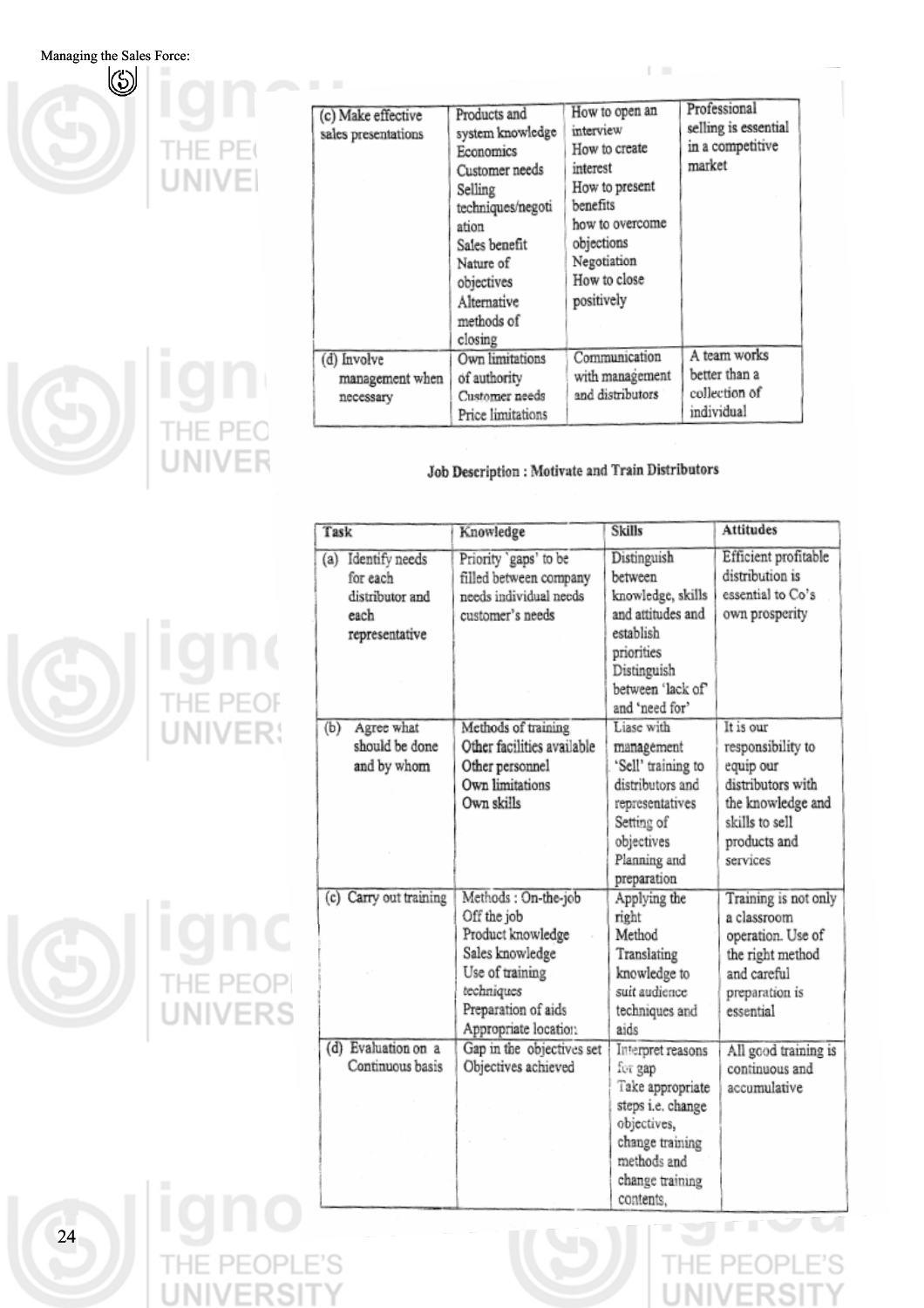$\mathcal{S}$ 

#### Job Description : Investigate Quality Complaints

| Task                                        | Knowledge                                                                                                                                                                                | Skills                                                                                                                                            | Attitudes                                                                                                             |
|---------------------------------------------|------------------------------------------------------------------------------------------------------------------------------------------------------------------------------------------|---------------------------------------------------------------------------------------------------------------------------------------------------|-----------------------------------------------------------------------------------------------------------------------|
| Investigate the<br>(a)<br>situation         | Character of<br>customer<br>Distributor<br>involved<br>Representative<br>involved<br>Methods of :<br>reporting,<br>handling and<br>delivery<br>complaint factors<br>Product<br>knowledge | Look at problems<br>objectively<br>Assess likely<br>causes tactfully<br>and accurately<br>Establish rapport<br>with the customer                  | A quality<br>complaint is an<br>opportunity to<br>build customer<br>confidence and<br>loyalty                         |
| Report back to<br>(b)<br>Management         | In addition to<br>above checks,<br>place of origin<br>Date of delivery<br>and manufacture<br>Interpretation of<br>situation<br>Recommendations<br>for action                             | Accurate report<br>Writing<br>Accurate<br>interpretation of<br>facts, people and<br>circumstances<br>Empathetic<br>presentation of<br>information | The customer<br>should neither<br>check not gain if<br>the complaint is<br>handled correctly                          |
| (c) Conclude<br>Complaint<br>satisfactorily | Laboratory report<br>Interpretation of<br>report<br>Character of<br>customer<br>Relation between<br>loss and views of<br>Co.                                                             | Selling skills in<br>presenting<br>information<br>Obtaining<br>agreement without<br>haggling<br>Positive closing                                  | The customer<br>should feel that<br>his complaint has<br>been handled<br>fairly, speedily<br>and<br>sympathetically · |

Job Description : Provide After Sales Service

| Task                                                                                                                                      | Knowledge                                                                                                     | <b>Skills</b>                                                                             | <b>Attitudes</b>                                                                                  |
|-------------------------------------------------------------------------------------------------------------------------------------------|---------------------------------------------------------------------------------------------------------------|-------------------------------------------------------------------------------------------|---------------------------------------------------------------------------------------------------|
| Identify what is<br>(a)<br>needed:<br>(i)For personal<br>action<br>(ii) For<br>distributor action<br>(iii) For<br>individual<br>customers | Priorities<br>Customer needs<br>Customer attitude<br>Distributor<br>coverage<br>Representative's<br>abilities | Ability to select<br>and priorities<br>Ability to delegate                                |                                                                                                   |
| (b)<br>Keep personal<br>involvement to a<br>minimum                                                                                       | As above                                                                                                      | Tactful delegation<br>to distributor<br>representatives<br>Training of<br>representatives |                                                                                                   |
| Provide first-<br>(c)<br>class<br>personal services<br>where necessary                                                                    | Technical<br>knowledge<br>Product<br>knowledge<br>Management<br>of finance and<br>economics                   | Ability to provide<br>service effectively<br>Use service as a<br>sales aid                | Service is a tool to<br>be used in gaining<br>and maintaining<br>business not an<br>end in itself |

 $\mathsf{PF}($ 

## **HE PEOPLE'S JNIVERSIT** Υ

**HE PEOPLE'S JNIVERSIT** Υ

# **HE PEOPLE'S JNIVERSIT**

# **HE PEOPLE'S JNIVERSIT** Υ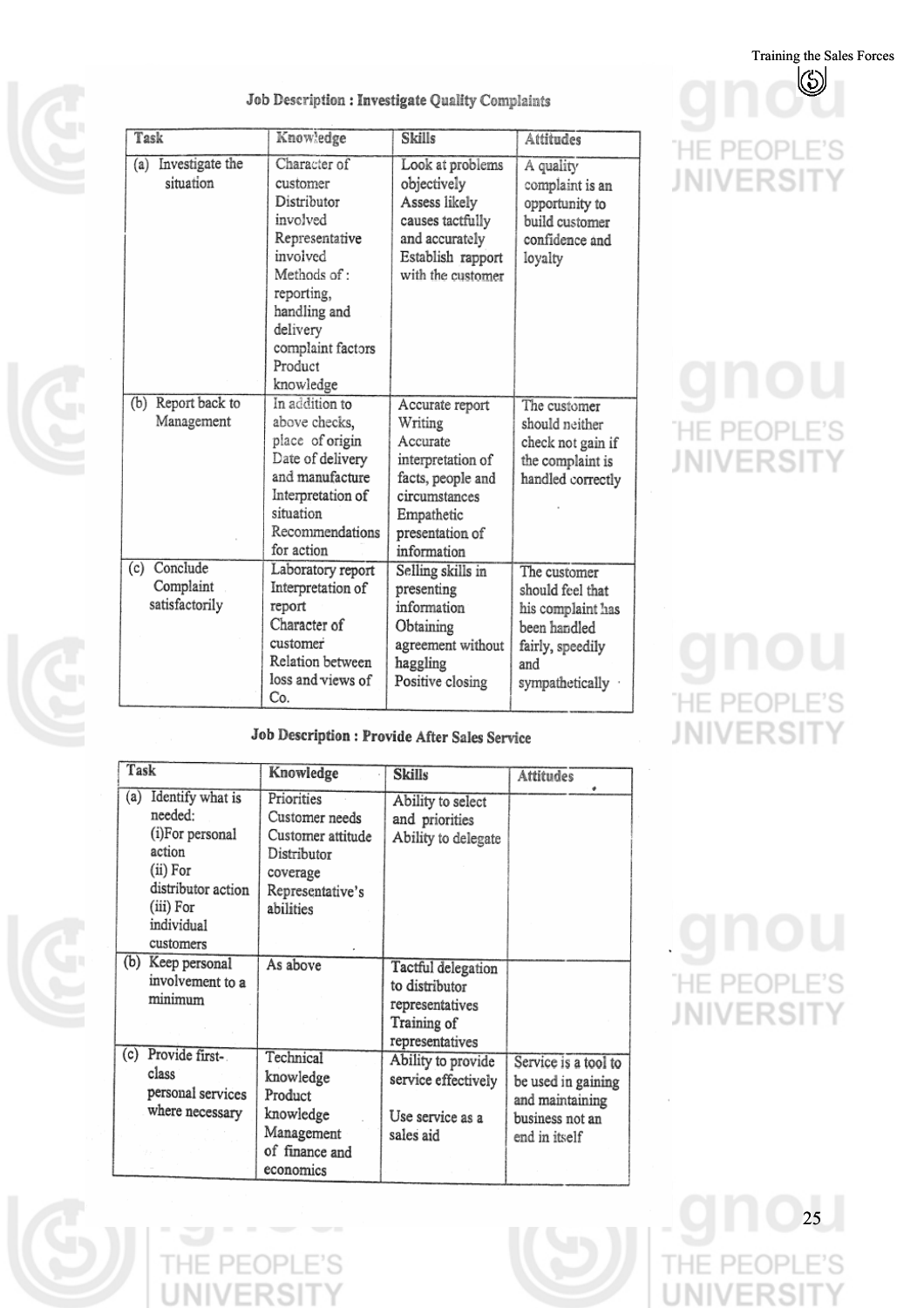

#### Job Description : Support Promotional Activities and Participate in Meetings/Demonstrations

| Task |                                                  | Knowledge                                                                                           | <b>Skills</b>                                                                 | <b>Attitudes</b>                                                    |
|------|--------------------------------------------------|-----------------------------------------------------------------------------------------------------|-------------------------------------------------------------------------------|---------------------------------------------------------------------|
| (a)  | Apply<br>promotional<br>Plans in own<br>district | Company plans<br>Area plans<br>District plans<br>Distributor needs<br>Consumer needs                | Seiling of<br>promotion to:<br>distributors<br>distributor<br>representatives | Use Distributors<br>and Distributors'<br>Representatives to<br>sell |
| (b)  | Take part in<br>meetings and<br>demonstrations   | Suitable venues<br>Meeting<br>organizations<br>Press coverage<br>Products/systems<br>Company policy | Public speaking<br>Discussion<br>leading<br>Chairmanship<br>Report writing    | We are<br>professional                                              |

#### Job Description : Internal Communication

| Task                                                                  | Knowledge                                                                                             | <b>Skills</b>                                                                                    | <b>Attitudes</b>                                                               |
|-----------------------------------------------------------------------|-------------------------------------------------------------------------------------------------------|--------------------------------------------------------------------------------------------------|--------------------------------------------------------------------------------|
| Report competitor<br>Activities to<br>management<br>Suitable speakers | Competitors<br>representatives<br>Competitors<br>customers<br>Competitors<br>products and<br>Policies | Accurate Report<br>writing<br>Objective<br>interpretation<br>Communication<br>with third parties | <b>Effective</b> action<br>depends on<br>accurate and<br>balanced<br>reportage |

Thirdly, define what knowledge, skills and attitudes each salesman has, how and what performance standards each is achieving. The collection of this information requires the setting up and constant use of an effective salesman performance appraisal system. It also involves agreement on measurement standards and techniques.Fourthly identifying the training gaps in each areas of knowledge, skills and attitudes.

Fifthly, define what additional training needs arise as a result of changes external to the salesman's past achievements and standards. This necessitates checking on a systematic and continuous basis the directions and future plans for the company's marketing planning, sales planning and recruitment functions. For example; a decision to add a couple of products to the existing product line could involve every salesman in revising his method of working, route planning and scheduling, thus giving rise to a new training need in the field. It is therefore, necessary to relate the company's future plans to its current sales force needs.

Lastly, define the training priorities for the current period, i.e., to identify what are the training needs in the immediate future, in the mid-term and in the long term, and accordingly prioritise the training activity.



#### **Activity 1**

Suppose your are the sales manager for a Kashmir carpet manufacturer. You have a vacancy in your sales force in the Maharastra region. You want to recruit only that person who is fully familiar to the product. What type of training objectives you would have, if you wish to prepare your sales personnel fully for the field job?

......................................................................................................................................... ......................................................................................................................................... .......................................................................................................................................

#### **10.6 METHODS OF IDENTIFYING TRAINING NEED**

For the success of any training it is of utmost importance that the training needs are identified, objectively and correctly. Training need analysis will help in identifying employees who need training and also you can set specific criteria's to measure the results of training. Some of the methods used for identifying training needs are :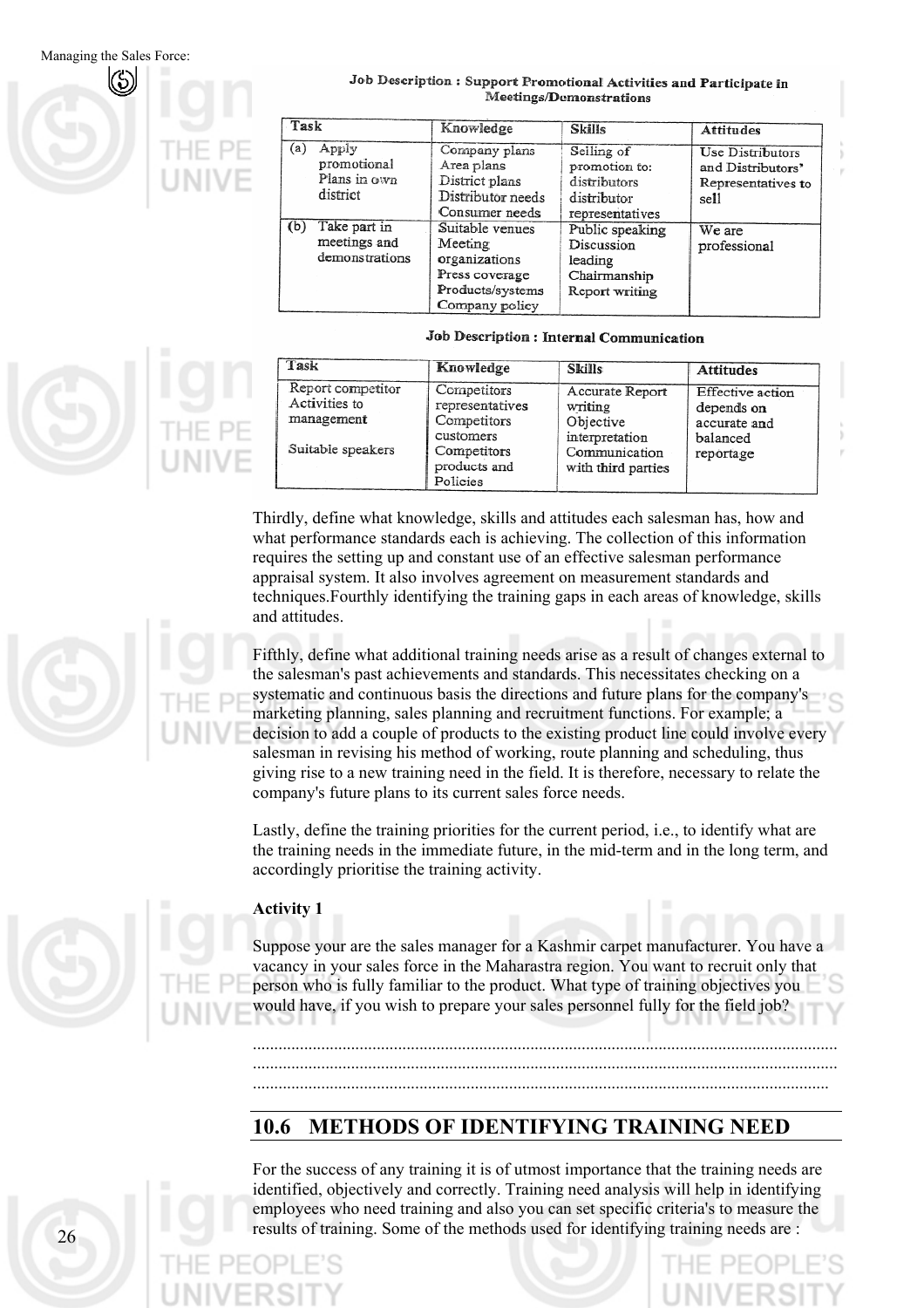### Training the Sales Forces **10.6.1 Self Observation**

Observations can work only when a salesman is observed doing his job, continuously for a specific period, by an observer.

**Advantages :** Observation gives you an idea about the actual working of a salesman. It is a low cost technique with minimum disruption to the work. Also, in this technique you yourself observe the salesman and thus the bias is avoided , in the observations.

**Disadvantages :** The major disadvantage of this technique is that the salesperson may not act normally when someone is with him as lat feeis scrutinized. Also you may not observe all the attributes due to infrequency of occurrence of some attributes. Another disadvantage of this technique is that sometimes it is difficult to record the observation data.

#### **10.6.2 Reports**

Any organization will have number of reports that record different aspects of job performance regularly, like, work records, sales output, sales trend, etc. A careful study of these reports can help in identifying training needs.

**Advantages :** You have a long track record of performance which can be used. The salesman is not aware that you are watching him. In this method, you do not incur any additional cost.

**Disadvantages :** As the quantum of information available through the sales reports is large, his method is time consuming.

#### **10.6.3 Surveys and Questionnaires**

These are the written forms that are completed and returned either by the Salesperson himself or by his manager, after filling them up.

**Advantages :** These forms bring out opinions and facts about a current situation by questioning the people involved. These are useful in getting information from a large or geographically dispersed people. The respondents can complete them at their convenience, without any distraction.

**Disadvantages :** If the questions are not framed in a simple language, the respondents may not understand the questions. Secondly, only those people who are interested, will generally send their reply to a survey.

#### **10.6.4 Face to Face Interviews**

A face to face interview is the process of meeting a salesperson individually to discuss issues that concerns him the most.

**Advantages :** These interviews are helpful when you are dealing with sensitive issues that require explanatory answers. Another advantage of this process is that you can clarify things by asking questions and also you can observe the non-verbal clues.

**Disadvantages :** The salesperson may not like such interviews where you are making notes. Face to face interview is also a time consuming process.

#### **10.6.5 Focus Groups**

In a focus group, 10-15 salespersons meet to discuss a topic and exchange views, attitudes to give suggestions. Such discussions are useful when handling an undefined issue.

**Advantages :** Focus groups offer valuable but general data. With the help of focus group discussions you can identify questions and issues that can be used to conduct specific surveys.

1F PF(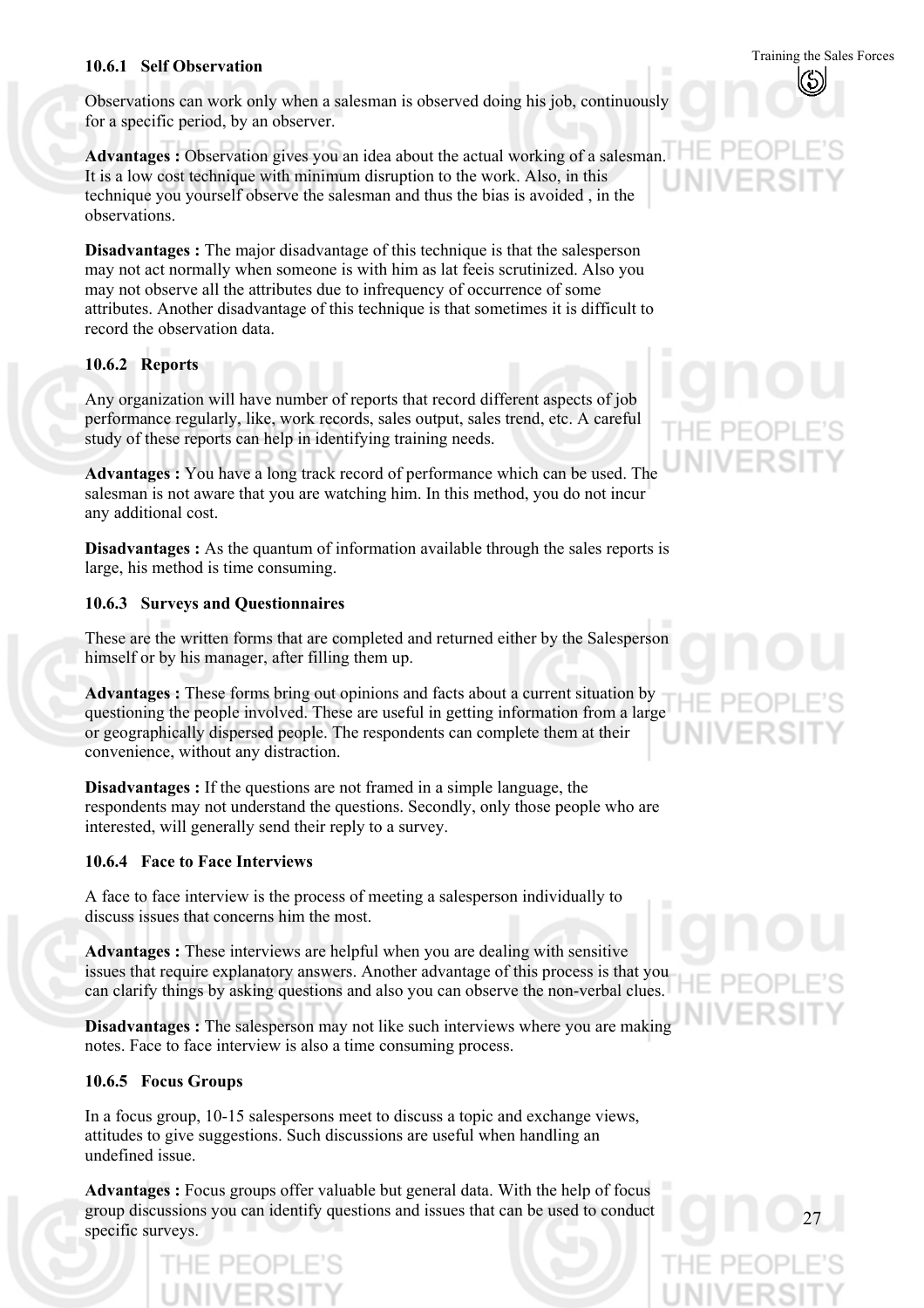Managing the Sales Force: **Disadvantages :** A focus group has to be followed by other hypes of surveys for getting specific information. A focus group is time consuming and in such studies it is difficult to quantify results.

> As you must have observed, you can use any or all of the above methods for identifying training needs. Once the data is collected, you need to analyze data for prioritizing different needs that may emerge. One important point that should be kept in mind is that during these surveys certain needs can emerge that cannot be handled by training. These may include pay increases, incentives, work conditions, etc. Therefore, the suggestion is that when you are analyzing data you must focus only on those needs that can be addressed by training.

#### **10.7 LEARNING STYLES**

When you are designing a training programme, you must keep in mind that different people, learn easily from different learning styles. Therefore, you should be able to identify the best learning style. Broadly speaking any person has one of the following as dominant learning style: Activist, Reflector, Theorist or Pragmatist. You must appreciate the fact that these are the learning styles and need not reflect the personality of any individual.

**Activist :**An activist involves himself fully and without bias in new experiences. He is open minded, riot skeptical and is enthusiastic about anything new. He is happy to take problems by brainstorming. Thus, if you are designing a programme for an activist, be sure to include situations of his participation's like, games, simulation exercises, etc.

**Reflector:** He likes to stand back to ponder experiences and observe them from varied perspectives. He will collect data, himself and from others, and prefer to think it thoroughly before coming to any conclusion. He prefers to take a back seat in meetings and discussions and enjoys observing other people in action. He tends to adopt a low profile. While designing a programme for a reflector, be sure to include actual case studies and experiences and guide him to make his own decisions.

**Theorist :** He integrates observations into complex but logically sound theories. He thinks problems through in a step by step way. He likes to analyze and synthesize. He tends to be detached, analytical and dedicated to rational objectives. rather than anything subjective or ambiguous. His approach to problems is consistently logical.

**Pragmatists :** He is keen on trying out ideas, theories and techniques to see if they work in practice. He is the sort of person who will return from training brimming with new ideas that he wants to try out in practice.

#### **10.8 DESIGNING AND CONDUCTING THE PROGRAMME**

For training of sales force, you can use one of the three major types of programmes. These methods are self study modules, class-room training, on the job training. However for all the programmes, the planning must be done comprehensively to ensure effectiveness of the training.

#### **10.8.1 Self Learning Modules**

In this programme, the participants are given the course material which they are required to study themselves. Written totes can be sent, and if needed audio and video cassettes can be used. This kind of training is useful when you want the participants' to revise some material or you want to send some pre-conference study material. The major disadvantage of this method is that you cannot be sure whether the participants have actually studied the material. Also, in this method, there is no feedback.

#### **10.8.2 Class Room raining**

Each training programme needs to be individually planned based on the pre-decided objectives decided for the programme. However the following are t he important areas that can be covered in a typical sales related programme :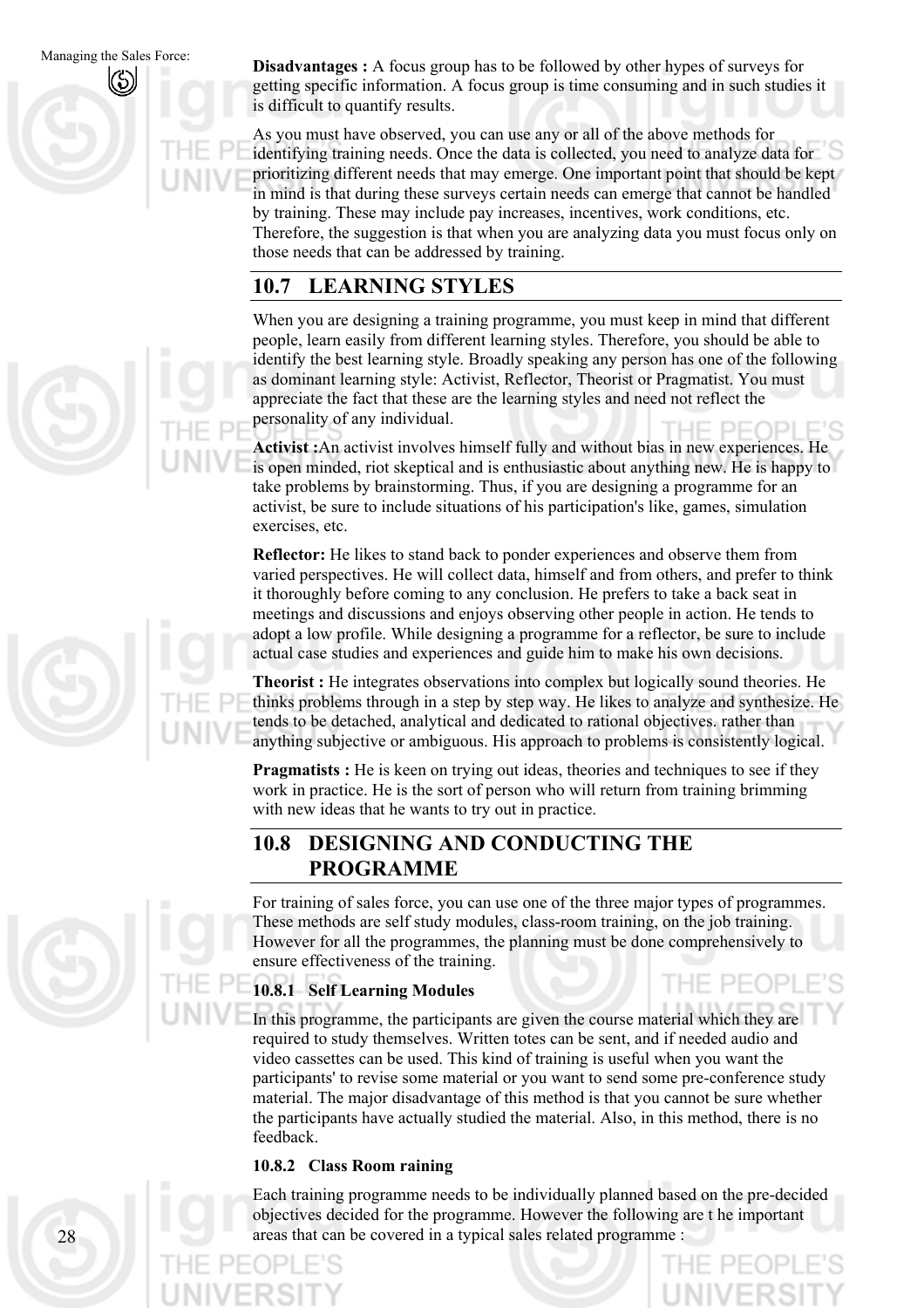- Training the Sales Forces Company knowledge history and future plans
- Product information
- Marketing strategies for various products
- Learning the features, advantages, benefits of products
- How to obtain interview with prospective customers
	- The sales presentation
	- Different ways of finding customer's needs
	- Answering objections
	- Closing the sales presentation
	- Planning geographical territory and planning each day
	- Time management
	- Administrative responsibilities
	- Communication abilities
	- Writing reports

The objective of a class room based refresher course is to reinforce some aspects in the salesmen which they are likely to forget and also to add new knowledge and skills to the salesmen. Thus, as the name suggests a refresher and development course must refresh the memory and develop the true potential of the salesmen. To truly meet its objective, a refresher course must be based on factual information. Thus complete information on salesmen's behaviour, weaknesses and general morale must be available before designing any refresher course. The information can either be obtained through a questionnaire sent to participants or through personal interviews, or any other methods, as discussed under 9.6.Soine of the questions that need to be answered for running an effective refresher course are:

| <b>Planning</b>            | Does a salesman prepare and work his plan<br>Does he keep up to date records<br>Does he call regularly on his customers                            |                        |
|----------------------------|----------------------------------------------------------------------------------------------------------------------------------------------------|------------------------|
| Appearance<br><b>UNIVE</b> | Is his appearance professional<br>Does he keep his presentation material neat and clean                                                            | PFOPLE'S<br>UNIVERSITY |
| <b>Attitude</b>            | Does he have a positive or a negative attitude<br>How is his response to official communication<br>How much is he influenced by outside influences |                        |
| <b>Selling Skills</b>      | How good is his product knowledge<br>How updated are his selling skills<br>Does he have knowledge of any special techniques                        |                        |

Once all the information is gathered, the trainer can plan different session of refresher course which can include case studies, role plays, syndicate presentations, simulations etc.

#### **10.8.3 On The Job Training**

One of the very important ways of teaching new skills to sales people is through on the job field training. The important advantage of this method offers is that the skills are demonstrated to the salesmen in the real life situation and thus the impact on the salesmen is expected to be much stronger. Also the individual salesman's needs can be identified and attended to. In on-the-job or field training, the trainer can either make a sales call himself which the salesman observes and learns. In the other method of on-the-job training the trainer gives feedback to the salesman after observing him during his sales call. The salesman, thereafter, practices the recommendations in the future calls.



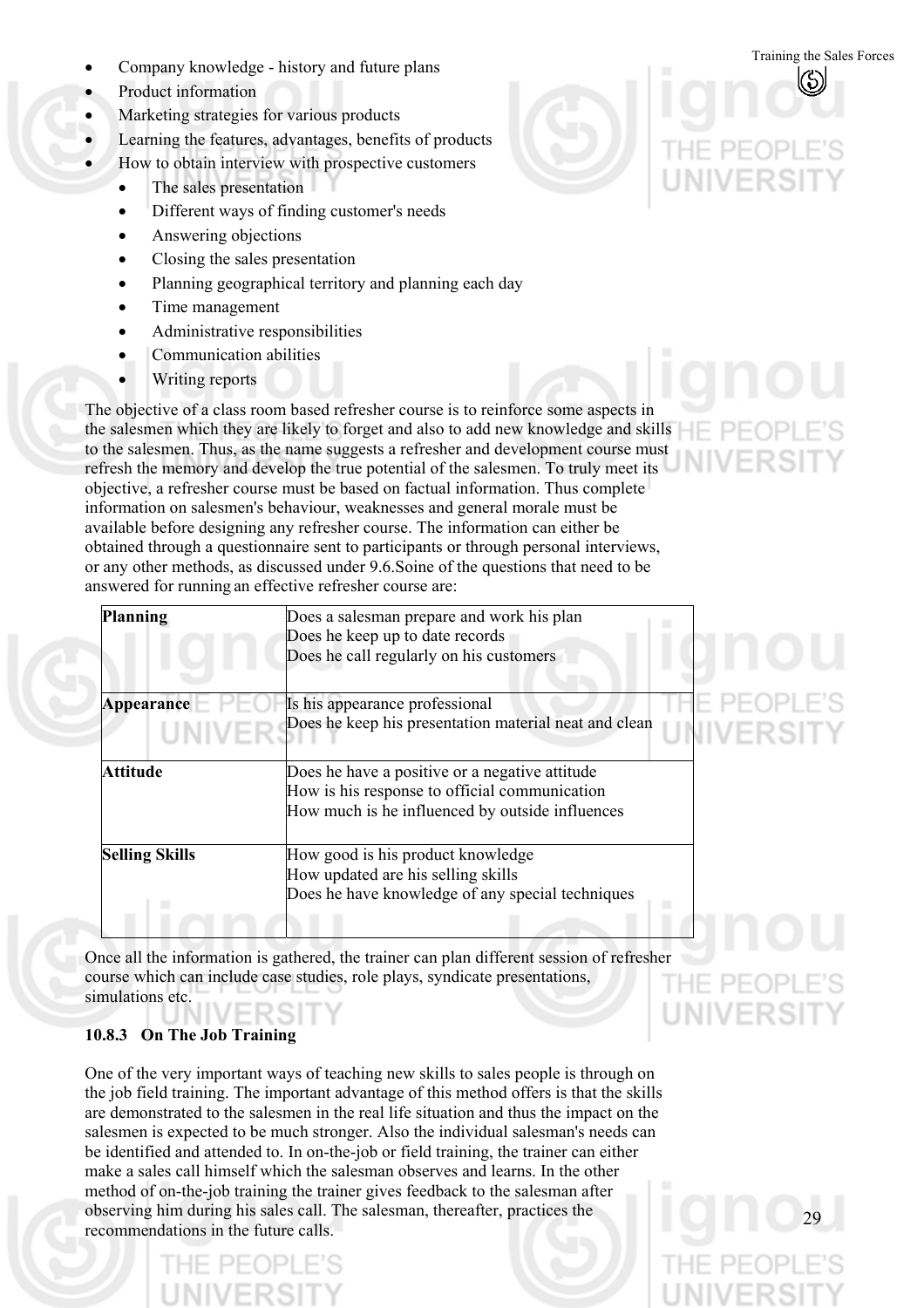To better identify the training needs of your sales personnel, you circulated a questionnaire., An analysis of the questionnaires revealed that your sales personnel need to learn handling of difficult customer or complaining customers. What type of training method you would use, and why?

......................................................................................................................................... ......................................................................................................................................... .........................................................................................................................................

#### **10.9 TRAINER'S ABI1 TIES**

A successful trainer needs to posses various skills to do a good job of training. Some of the basic things without which a trainer cannot be successful are, thorough job knowledge and an ability to relate to the actual situations the salesman experiences. The other main abilities which a trainer must posses are :

#### **10.9.1 Analytical ability**

A good trainer is able to analyze the situations and identify the exact training needs for salespersons. The analytical ability will help the trainer to focus on issues of prime importance rather than touching superficial issues.

#### **10.9.2 Basic Educational Abilities**

A trainer needs to have the knowledge about the jobs the salespersons perform. He should also know the principles of communication. It would be still better if the trainer has some knowledge about the adult learning.

#### **10.9.3 Training Techniques**

A successful trainer needs to understand what makes people learn and accept new things. He should have clear knowledge about the different techniques of training. He should be able to employ such techniques, for maximum results.

#### **10.9.4 Ensuring Participants' Participation**

To ensure effective learning, the training session must be interactive where participants freely participate. Some of the methods employed for ensuring trainee participation are:

- Discussion Groups: Trainees are divided into groups and given various topics, issues etc. which they have to discuss amongst themselves and come up with probable solutions. •
- Questions and answers period, after each session.
- Decision making exercises, e.g. finding product benefits and converting them into sales presentations for various types of customers.
- Demonstrations : These can be either trainees acting out certain role plays or video demonstrations or demonstrations by the trainer.
- Case studies: Participate attempt to find the best possible solution for a real life problem.

#### **10.9.5 Course Organization**

Once the total written material for a course is ready, the session can be put into practice. A good trainer will always keep in mind some basic rules of organizing a training session, like :

- Punctuality is essential.
- All material related to training like, slides, demonstration pieces, samples, etc. , must be carefully checked before the programme.
- The room where the: training is to be held must be checked for adequate lighting and seating arrangements.